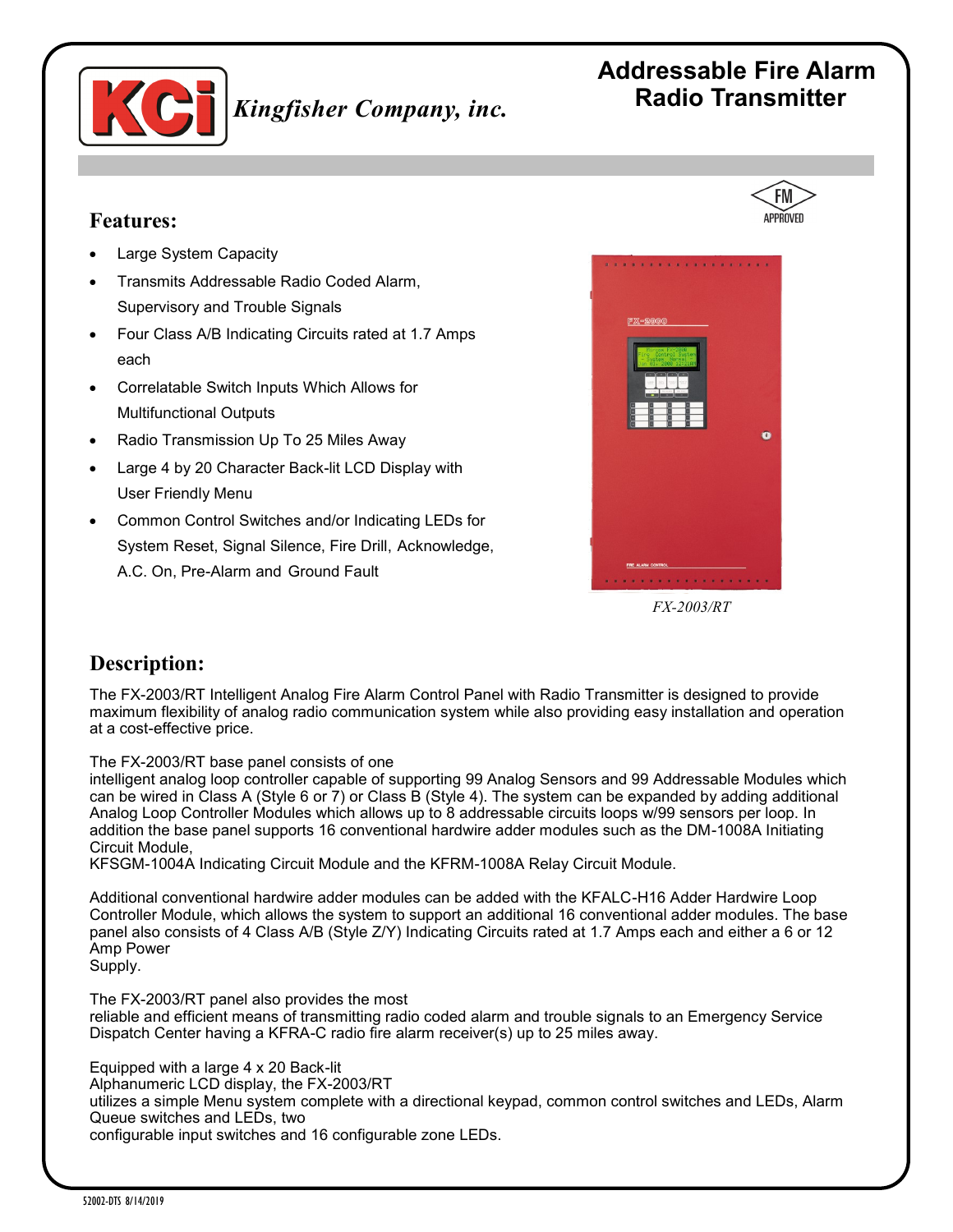#### **Operation:**

The FX-2003/RT is field programmable via the front panel auto configuration or a laptop computer. In addition, it allows for a three level password protection that can be field defined via a laptop computer. This unique feature allows the installer to determine what functions are accessible for each password level.

The system is also equipped with two Event History Logs; one for Alarm and the other for full panel sequence events. The Alarm History Log (1000 events)

contains all alarm related functions while the Event Log (2000 events) provides a full sequence log of all operations, as well as alarms and troubles. Both Event History Logs can be used during the One Man Walk Test operation. This allows the event logs to be downloaded to a laptop or printer for a permanent record.

The FX-2003/RT is a very flexible system which supports both internal and external annunciation modules. The internal annunciation modules consist of the KFRAX-048 Programmable Zone LED Annunciator, the KFIPS-2424 Programmable Input Switches Module, the KFFDX-008 Fan Damper Module and the KFAGD-048 Adder Graphic Driver Module.

#### **Dimensions:**

36.25" x 16.25" x 5"

| $KCi$ #   | Model #    | <b>Description</b>                                                    |
|-----------|------------|-----------------------------------------------------------------------|
| 52003     | FX-2003/RT | Fire Alarm Control Panel w/Radio Transmitter with 12 amp Power Supply |
| 52002-DTS |            | Specification Data Sheet                                              |

### **ORDERING INFORMATION**

Kingfisher Company, inc., products must be used within their published specifications and must be PROPERLY specified, applied, installed, operated, maintained and operationally tested in accordance with their installation instructions at the time of installation and at least twice a year or more often and in accordance with local, state and federal codes, regulations and laws. Specification, application, installation, operation, maintenance and testing must be performed by qualified personnel for proper operation in accordance with all of the latest National Fire Protection Association (NFPA), Underwriters' Laboratories (UL), National Electrical Code (NEC), Occupational Safety and Health Administration (OSHA), local, state, county, province, district, federal and other applicable building and fire standards, guidelines, regulations, laws and codes including, but not limited to, all appendices and amendments and the requirements of the local authority having jurisdiction (AHJ).

NOTE: Due to continuous development of our products, specifications and offerings are subject to change without notice in accordance with Kingfisher Company, inc., standard terms and conditions

> *Kingfisher Company, inc. 81 Old Ferry Road - Lowell, MA 01854 Phone: 978-596-0214 Fax: 978-596-0217 [www.kfci.com](http://www.kfci.com/)*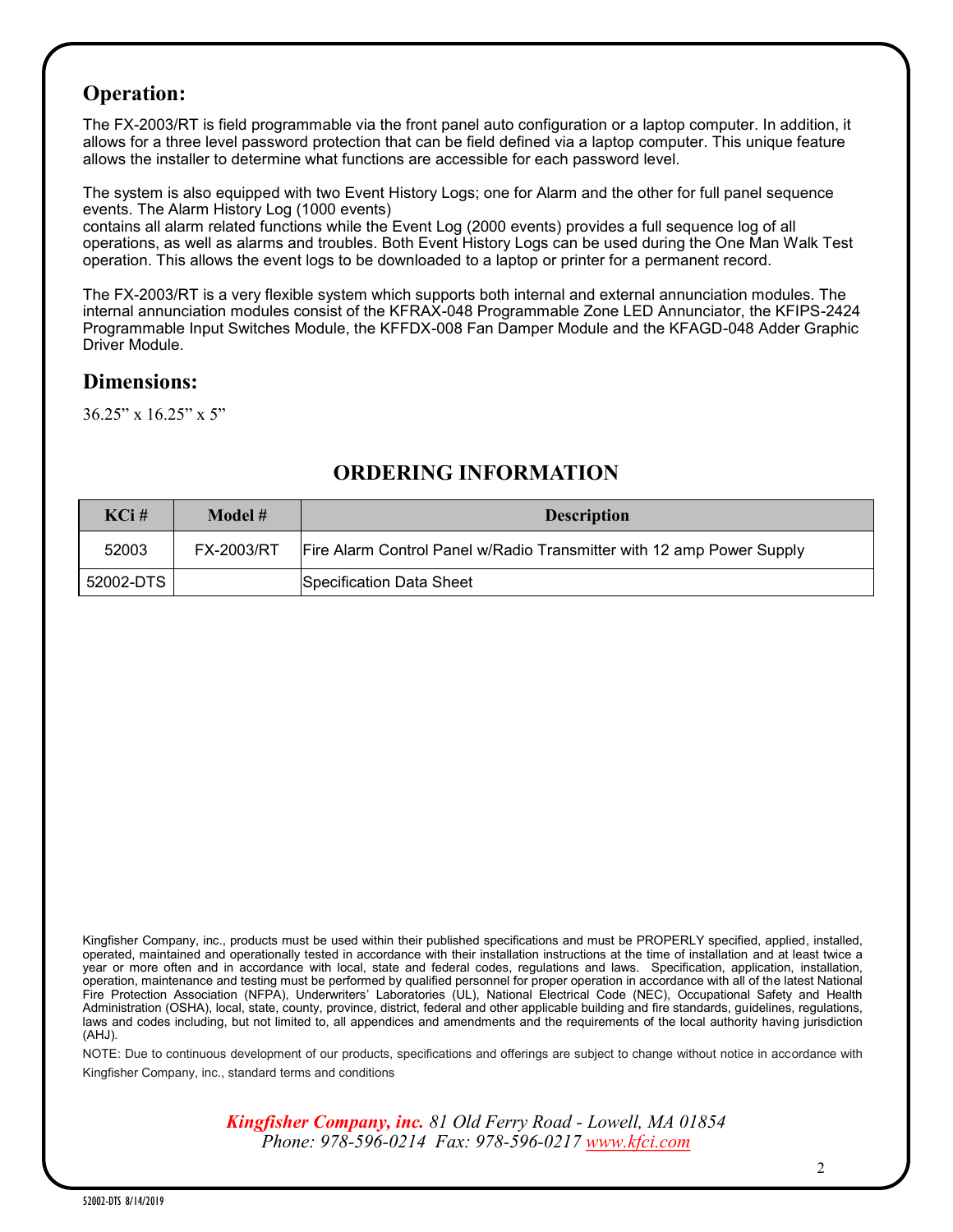